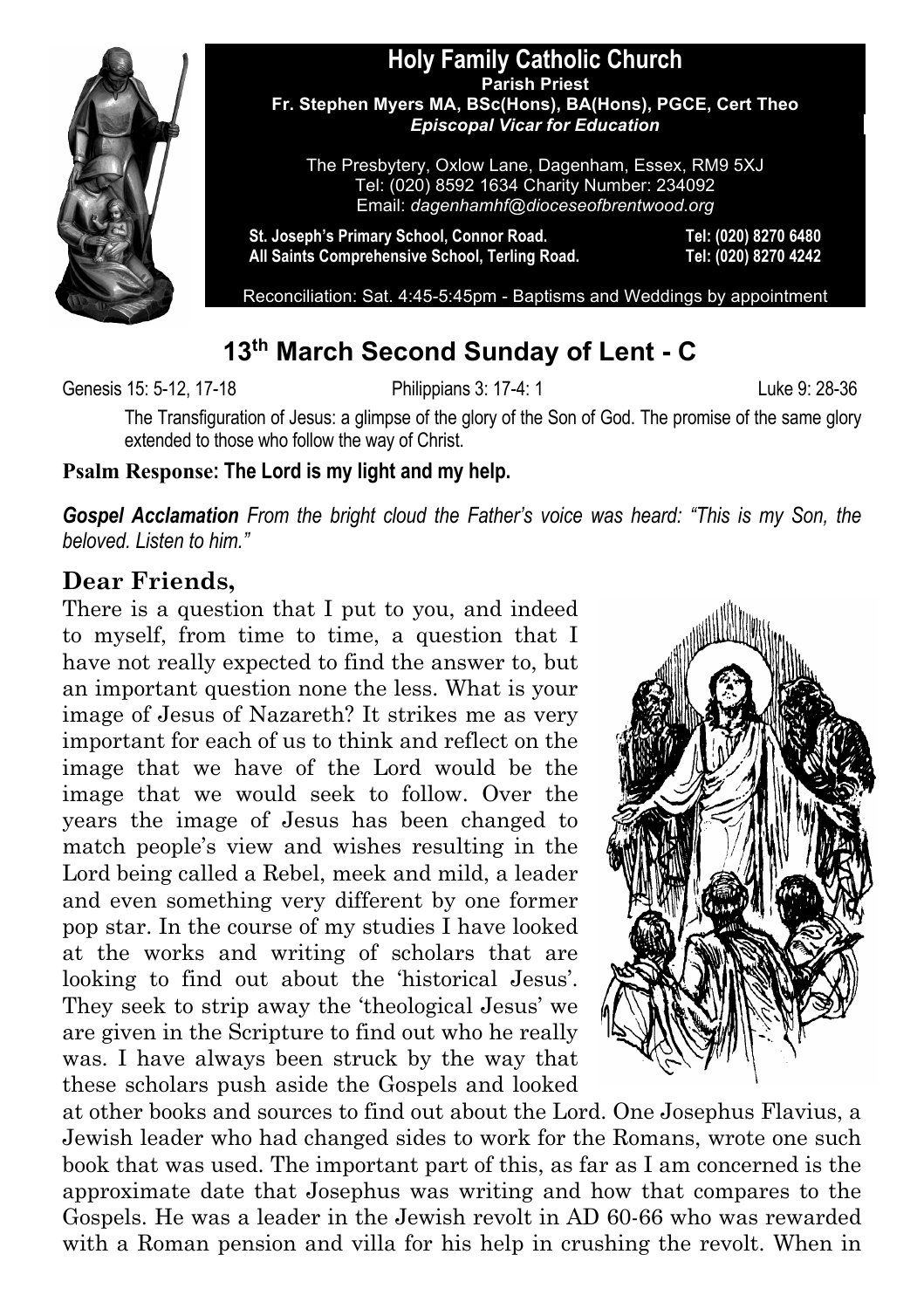retirement he started to write about the Jewish war and the customs of the Jewish people. This means that he would have been writing somewhere about AD 80-90. Now, the dates that the Gospels were first written down is not known exactly but scholars have looked at various clues, such as writing styles and chronological information to try and find approximate dates. The important thing to me is that most scholars would agree that three of the Gospels were written before or around the same time as Josephus' book, yet his text seems to be treated as if it were more accurate or more valid. I cannot help but wonder why this is the case and what would bring historians to down grade the Gospels so much? Indeed I feel that such an approach is flawed as we cannot simple put aside the Jesus that we find in the Gospels and epistles. When one looks at the conclusions of these scholars there are as many versions of Jesus as there are such scholars.

In my opinion we should take both the contemporary writings as well as Sacred Scripture and evaluate what they have to teach us about the person of Jesus and the time in which he lived. In that way we can get a better understanding of Jesus' life and his Jewish heritage. For example some years ago the biblical scholar Geza Vermes caused quite a great deal of debate when he published a book called *Jesus the Jew*. Looking back on this it seems obvious that Jesus lived and followed the Jewish tradition. He attended the synagogue each week and read the scriptures. He travelled to Jerusalem on pilgrimage and celebrated the Passover. Jesus took this Jewish heritage and brought his followers to be part of a new covenant making them children of God.

This is just one of the ways that we can come to understand and find out more about the Lord. However, I return to my earlier point that we cannot put aside the Jesus that we find in Scripture. I suggest. Therefore, that during your Lenten journey that you spend some time reading the Gospels to help you to find him and follow him.

#### **Yours in Christ***, Fr. Stephen*

### **20th March Third Sunday of Lent - C**

Exodus 3: 1-8, 13-15 1 Corinthians 10: 1-6, 10-12 Luke 13: 1-9

The history of salvation in the Old Testament becomes a pattern for Christ's disciples. A call to repentance, to produce the fruits of the kingdom

#### **Psalm Response: The Lord in compassion and love.**

*Gospel Acclamation Repent, says the Lord, for the kingdom of heaven is close at hand.*

### **27th March Fourth Sunday of Lent - C**

Joshua 5: 9-12 2 Corinthians 5: 17-21 Luke 15: 1-3, 11-32

Christ, the reconciliation of God and man. The parable of the merciful father: the essence of the Gospel of Luke . . . a message of peace and joy.

#### **Psalm Response: Taste and see that the Lord is good.**

*Gospel Acclamation I will leave this place and go to my father and say: "Father, I have sinned against heaven and against you."*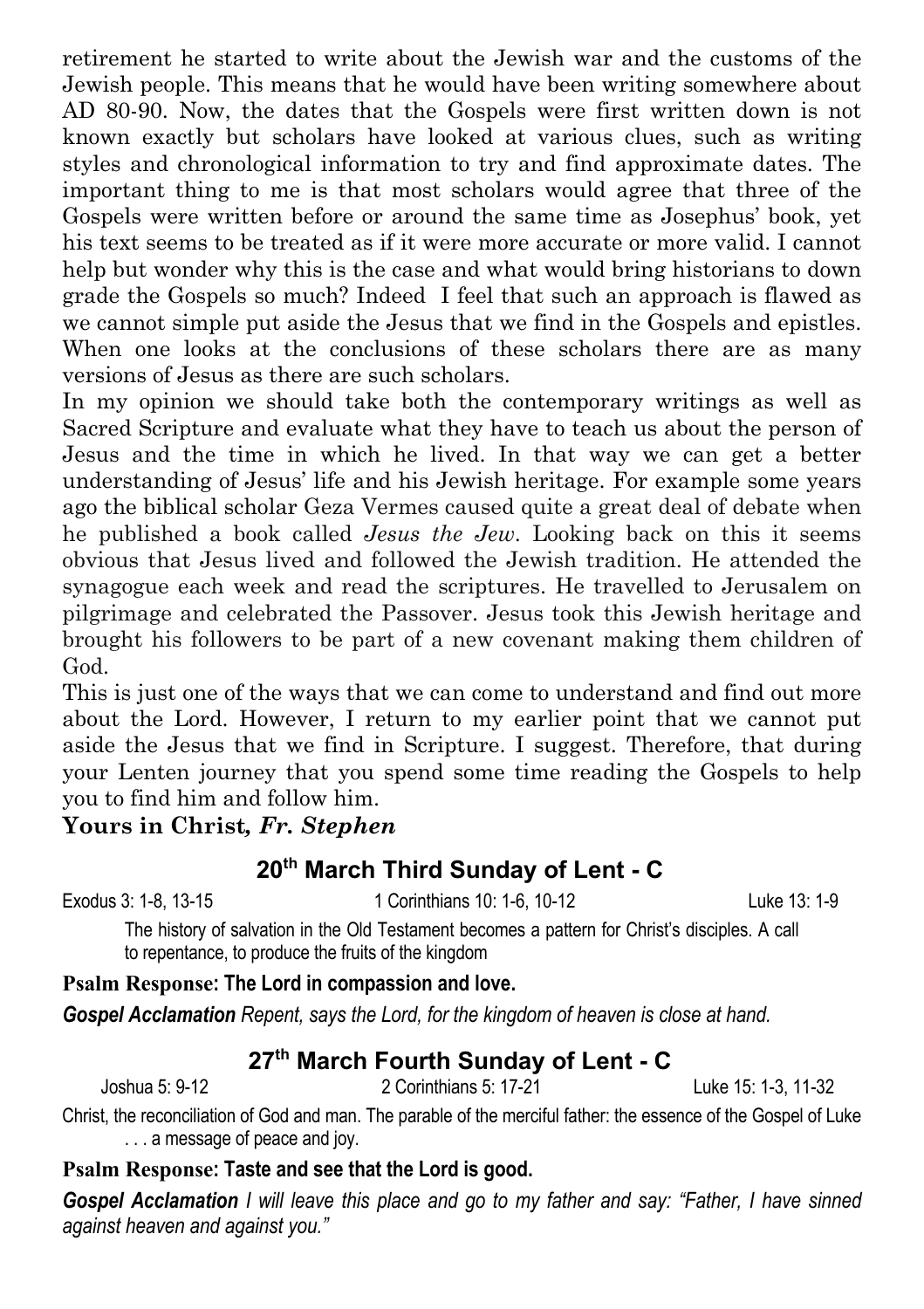| We pray for the members of our parish community who are ill |  |  |
|-------------------------------------------------------------|--|--|
| or unable to come to Mass especially:                       |  |  |

*Fr. John McKeon Doreen Hegharty Mary Ware Oliver Ryan Danny O'Sullivan Pauline Egbunike Maureen Bushell Margaret Kiely John Connors Ibiron Ayool Myla Lebersidge Maureen Harvey Michael Harvey Mark Paton Olive Edgar Catherine Watkins Andy Gallagher Tony Leahy Mary Wallace Lucia Watson Dennis O'Flaherty Gabriella Byrne*

*May they experience the healing touch of Jesus*

**Parish Food Bank**

Thank you to all those who have been donating food for the food bank, however we can only accept non-perishable food, i.e NOT bread or vegetables. Please continue leaving your contributions in the boxes at the back of the Church. We are looking to have plastic bags donated as well.

**There will be a meeting on Saturday 19th March at 10:00am in the Casa Hall for anyone who wishes to participate in anyway towards help with the food bank.**

# **Live Mass Streaming**

All church services are live streamed. This can be accessed via http://www.holyfamilychurchdagenham.org/mass-stream/. If you are sitting towards the front of the Church you may be visible.

### **Mass Intentions**

If you would like a Mass celebrated please post your intention through the letter box or give your donation via the repository. Envelopes are available in the Church entrance.

### **Second Collection**

There is a 2<sup>nd</sup> collection on the weekend of  $12<sup>th</sup>$  &  $13<sup>th</sup>$  March for Lent Fast Day.

# **Volunteering in your Parish**

# **Welcomers, Readers, Ministers and Counters**

We require people who are willing to count the collection money. Also help is required at the weekend Masses for welcomers (two at each Mass) and a person who counts the parishioners in. The repository shop requires people willing to serve after each Mass. The more volunteers we get the better for all.

If you are an existing minister/reader/welcomer/counter and would like to go back on the rota please drop Fr Stephen a note letting him know which Mass you attend.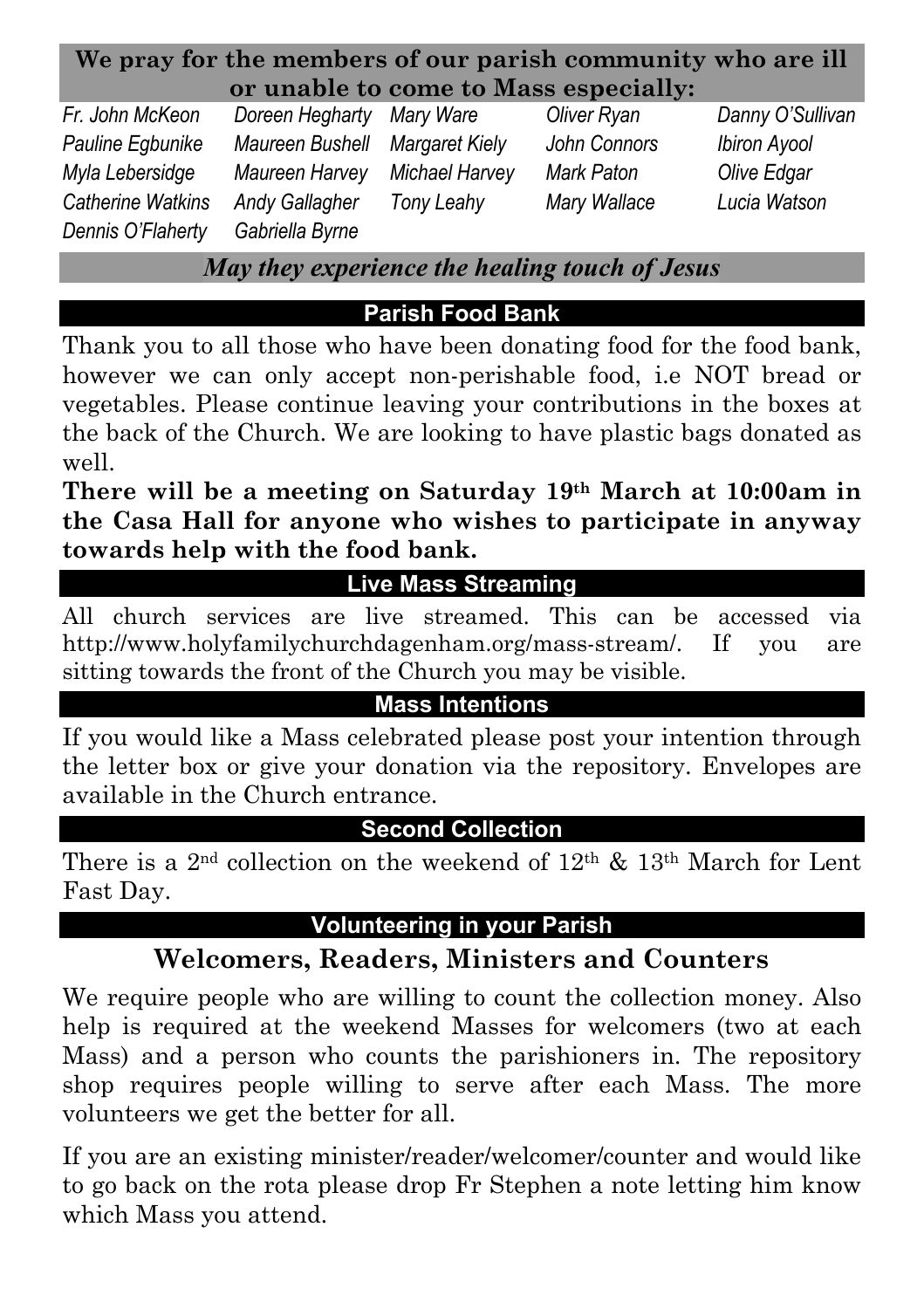#### **Baptism Course**

The next two sessions for the Baptism course will take place on  $16<sup>th</sup>$  &  $23<sup>rd</sup>$ March.

### **RCIA Programme**

The next RCIA session will take place on Tuesday 22nd March at 7:30pm.

### **Caliyp and First Holy Communion Programme**

The next session for 1st Holy Communion and Caliyp candidates will take place on Saturday 23rd April at 10:00am in the hall, **at the same time** there will be a meeting for parents. Mass will take place Sunday 24th April at 11:00am.

### **Confirmation Programme**

The next Confirmation session will take place on Sat 23rd April at 2:30pm. Your Mass will take place on 23rd April at 6:00pm.

## **First Holy Communion Wear**

We have been contacted by a company for affordable clothing. If you require further information visit www.firstcommunionwear.com

### **Diocesan Pilgrimage to Walsingham 28th May 2022:**

Join Bishop Alan and other parishes around the Diocese of Brentwood in Walsingham as we celebrate the Year of the Family. We will celebrate Mass at the Basilica before walking the Holy Mile to the grounds of Walsingham Abbey to celebrate Vespers and Benediction on the site of the Holy House. If you would like to come please contact the Presbytery.

## **Donate to the parish without Giftaid-it**

### **Donate to the parish with Giftaid-it**

| Donate £3.00 | Donate £5.00 | Donate £10.00 | Donate £20.00 |
|--------------|--------------|---------------|---------------|
|              |              |               |               |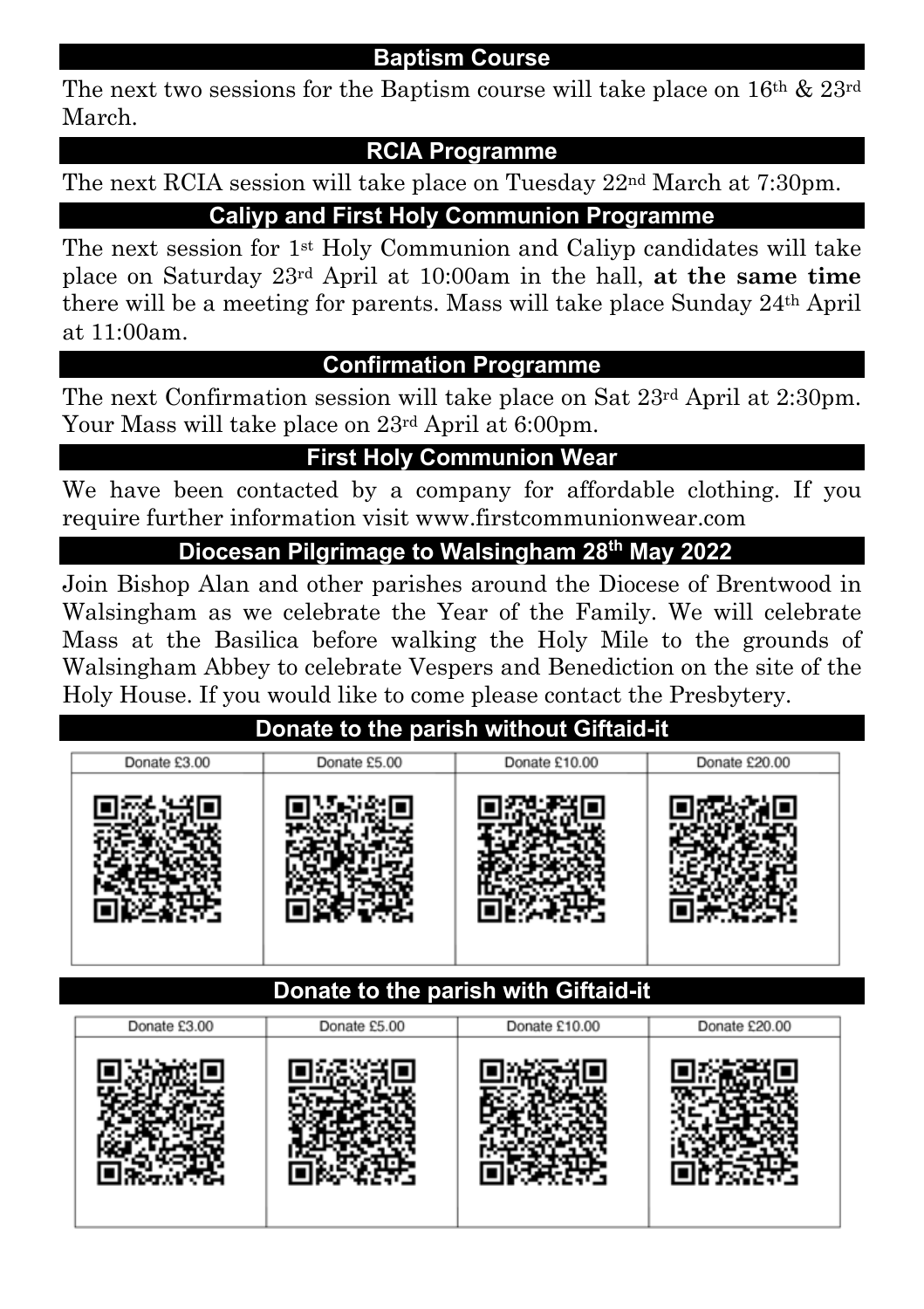### **BCYS Events**

### **BCYS Lenten Revision Retreat**

2nd - 3rd April, Walsingham House. In years 11 -13 and preparing for exams this year? Get a change of scenery and a fresh perspective at Walsingham House at Abbotswick this lent for times of prayer, socialising and activities, but mostly to revise, alongside friends and the Walsingham House team members. As always the chapel is here for times of quiet reflection throughout the day. Book online NOW at www.bcys.net/events.

### **Sponsored Sleepout**

8th - 9th April, 8:00pm – 8:00am. Wherever you are in the Diocese, take part in your gardens, schools or parishes, on your own or as part of a group and spend 12 hours sleeping rough outdoors to raise money for a local charity supporting the homeless.

Email sleepout@dioceseofbrentwood.org for more information and to take part.

### **Diocesan Lourdes Pilgrimage**

Bp Alan will lead the diocesan pilgrimage to Lourdes from  $24 - 29$  July; a time to pray at the Grotto of Our Lady and enjoy the opportunities of this experience. You can book now on-line: www.tangney-tours.com/brentwood. For further information, please phone Cathy O'Connor, the Administrative Director: 01206 735623.

#### **Job Vacancies**

### **Parish Office Administrator**

A vacancy has arisen for a part time Parish Office Administrator in Our Lady of the Rosary and St Patrick, Walthamstow Parish. The post will be part-time (approximately 15 hours per week). Application forms can be obtained by contacting Father Kevin via the Parish email address: walthamstowolrstp@dioceseofbrentwood.org Closing Date for Applications: 14th March 2022.

### **PA/Executive Assistant to the Director of Education**

35 Hours a week. 42 weeks a year, which is term time plus 4 weeks Pay range: £24,785 - £26,148. This post offers the opportunity to contribute to the future success of the Diocesan Education Service in a role that will be very rewarding for the successful candidate. A job description and further details are available on the Diocesan Website or can be requested by calling 01277 265284. Closing date Wednesday 16th March 2022, with interviews and tasks to take place on Wednesday 23rd March 2022.

**Exams Officer & Sixth Form Administrator, Ursuline Academy Ilford** 5 days (36 hours) per week (Term Time *plus* 10 days). FTE Salary: £26,959 (*inc.* Outer London Allowance) per annum. Actual Salary: £24,818 (*inc.* Outer London Allowance) per annum. Please see our website www.uai.org.uk for further details Closing date for applications 18th March 2022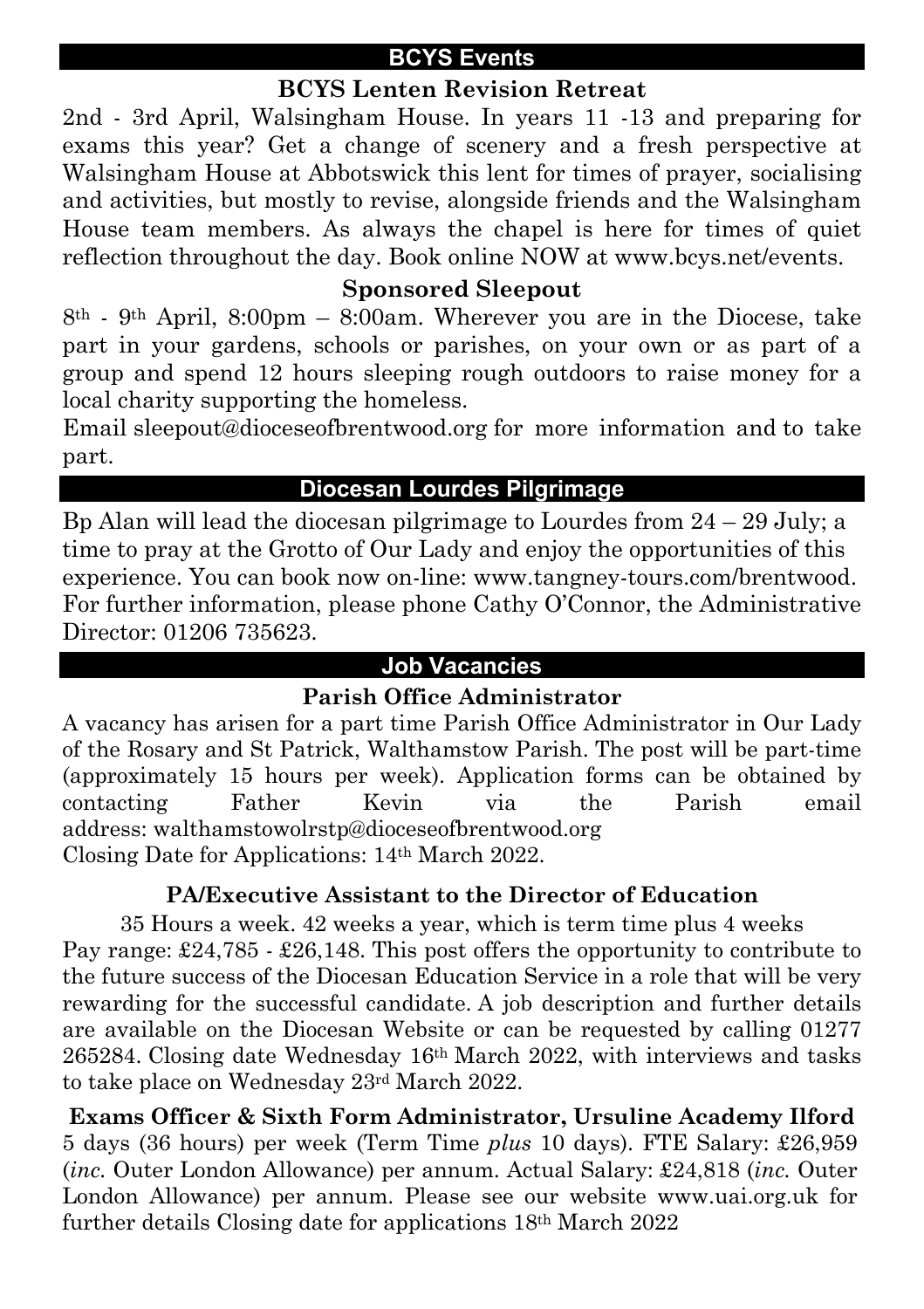### **Parish Administrator, The Parish of Our Lady of Walsingham**

Working at St Anne's RC church, Berwick Road, E16. 20 hours per week (9am-2pm Mon-Thur) £11,492 p/a (£11.05 p/h). Starting 21st March 2022. Please send a CV frdanielkelly@dioceseofbrentwood.org. Closing date: 14<sup>th</sup> March 2022.

### **St John's RC Special School, Woodford Bridge**

Recruiting for the following positions: **SEN Class Teacher; SEN Class Assistants; Finance Assistant; Assistant Caretaker (full time 52 weeks)**

Previous experience is essential for all roles, for further information please contact the school office on 020 8504 1818 or email

office@stjohnsrcschool.co.uk stating the role you are interested in. Successful applicants will be subject to an enhanced DBS check.

### **Want to give your Marriage a Boost?**

Treat yourselves to a life changing Marriage Encounter Experience. Our next experiences are 14th & 21st May, 11th-12th June. Visit WWME.org.uk for more details and booking. A great marriage, lifts your family, Parish and personal happiness

## **Beginning Experience Weekend**

If you are single again following divorce, separation or the death of your partner, a residential weekend to help you to heal will be held from 8th to 10th April 2022 at the Sion Community, Brentwood, Essex. If you would like more details, please ring Freda 01322-838415 or Maura 07795-498445 or email besouthofengland@gmail.com

### **Caritas of Brentwood**

Caritas Diocese of Brentwood are inviting people of all ages to collect items throughout Lent, by following our Lenten Giving Calendar. All the items you collect can be placed into a container, topped with an Easter Egg, and donated to your local foodbank. Information, can be found at www.caritasbrentwood.org/lent or siaCSI interviews

nthomas@dioceseofbrentwood.org

### **Is God calling you to be a Priest**

The next "Enquirers' Evening" for those considering or interested in a vocation to the priesthood is on Tuesday 5th April at St Edmund of Canterbury Church in Loughton. The speaker will be Fr Maurice Gordon. Contact Fr Mark Swires vocprom@dioceseofbrentwood.org

### **Stella Maris**

On the one-year anniversary of the Ever Given ship getting stuck in the Suez Canal, Stella Maris is hosting a webinar about modernisation in the shipping industry on **23rd March at 7.30pm**.. It will look at the history of the container ship and explore what impact modernisation of the shipping industry has had on seafarers around the world. Please register now at www.stellamaris.org.uk/modernisation to join online.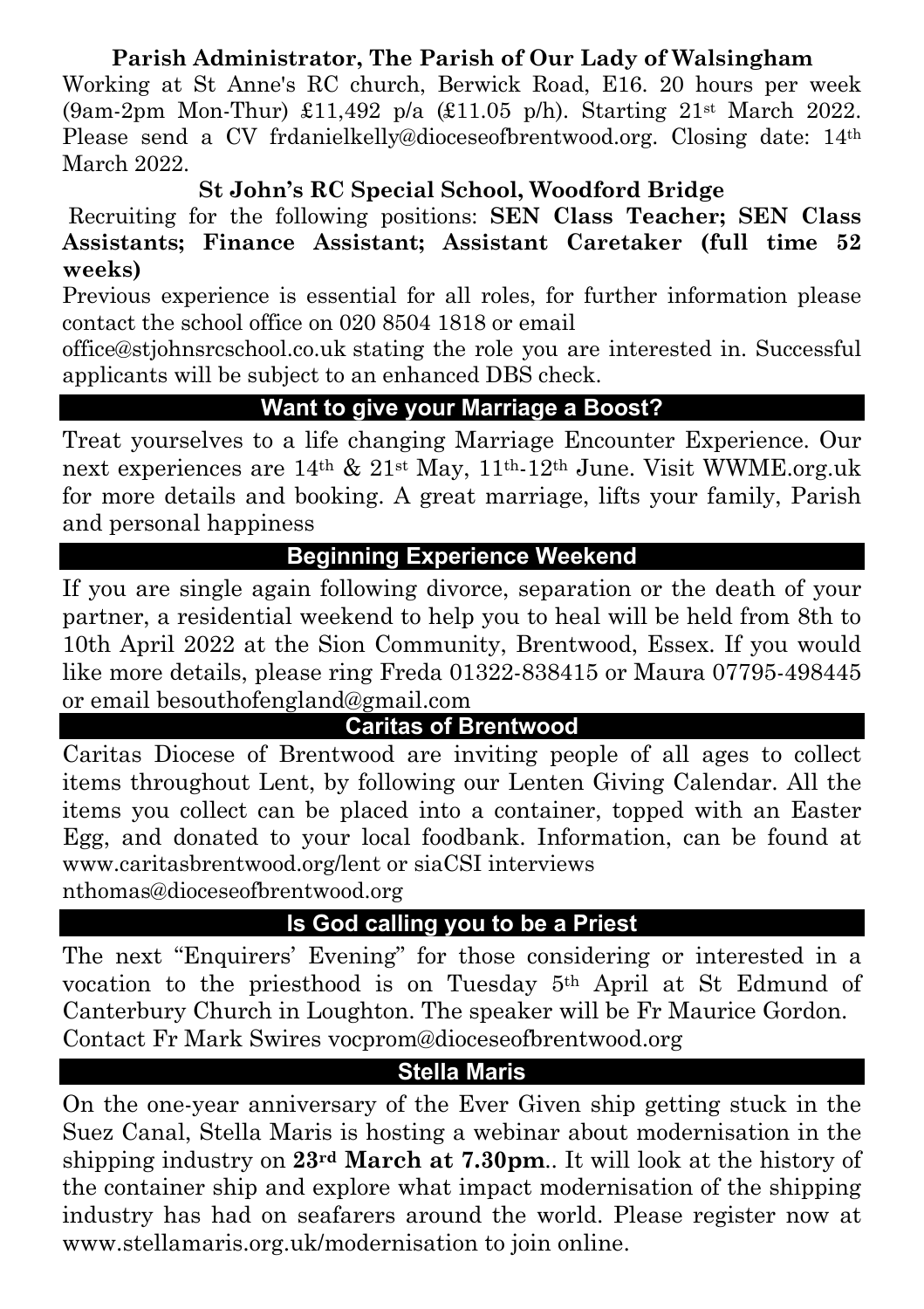|                                                      |                                         | <b>Readers for Mass</b>                                                                                                      |  |  |
|------------------------------------------------------|-----------------------------------------|------------------------------------------------------------------------------------------------------------------------------|--|--|
| Sat 12 <sup>th</sup> Mar<br>Sun 13 <sup>th</sup> Mar | 6:00 <sub>pm</sub><br>9:00am<br>11:00am | <b>Peter Roberts &amp; Caroline Van Der Steem</b><br><b>Annette O'Donoghue &amp; Daniel Hughes</b><br>Nkem Okoli & Nora Bell |  |  |
| Sat 19 <sup>th</sup> Mar<br>Sun 20 <sup>th</sup> Mar | 6:00 <sub>pm</sub><br>9:00am<br>11:00am | <b>Anne Carroll &amp; Peter Roberts</b><br><b>Ngozi Onodugo &amp; Alfonse Gabriel</b><br>Onose Egualaeon & Angela Milton     |  |  |
| Sat 26th Mar<br>Sun 27 <sup>th</sup> Mar             | 6:00 <sub>pm</sub><br>9:00am<br>11:00am | <b>Marian Fitzgerald &amp; Anne Carroll</b><br>Daniel Hughes & Philippa Adevuyiwa<br>Ify Durohaiye & Immaculata Nnadi        |  |  |
| <b>Eucharistic Ministers for Mass</b>                |                                         |                                                                                                                              |  |  |
| Sat 12 <sup>th</sup> Mar<br>Sun 13th Mar             | 6:00 <sub>pm</sub><br>9:00am<br>11:00am | <b>Anne Carroll</b><br>Amanda Shpati<br>Angela Milton                                                                        |  |  |
| Sat 19 <sup>th</sup> Mar<br>Sun 20 <sup>th</sup> Mar | 6:00 <sub>pm</sub><br>9:00am<br>11:00am | <b>Marian Fitzgerald</b><br><b>Matthew Onyemah</b><br><b>Clare Nwachukwu</b>                                                 |  |  |
| Sat 26th Mar<br>Sun 27 <sup>th</sup> Mar             | 6:00 <sub>pm</sub><br>9:00am<br>11:00am | <b>Caroline Van Der Steem</b><br><b>Denis Ahorituwere</b><br><b>Bernie McKeag</b>                                            |  |  |
|                                                      |                                         | <b>Lent Readings</b>                                                                                                         |  |  |

The Scripture readings for Lent are particularly rich and a major source of help in living a good Lent. Fr Adrian Graffy, parish priest, Scripture scholar, and member of the Pontifical Biblical Commission, has prepared commentaries on all the readings in the Liturgy of the Word at Mass throughout Lent, from Ash Wednesday to Good Friday. The full text of the biblical readings and commentary are accessible from the home page of www.whatgoodnews.org.

#### **'Relay 100'**

**The Brentwood Catholic Children's Society** is inviting parishioners across the Diocese to join in with their now-annual **'Relay 100'** community event this May and June. This initiative is an opportunity to remind our community about the work we do, to reach families who may need our support and to raise some funds through sponsored walks, runs or cycles. We are looking for 100 individuals or groups to complete a 'leg' of our relay around the diocese; we have routes of varying distances so there is something to suit all abilities. Can you help us? To find out more, please contact Damian Dillon:ddillon@bccs.org.uk / 07912 308000 or visit https://www.bccs.org.uk/fundraising-and-events/all-events/relay-100 to read more about this event.

|              | Mass attendance: $27/2/22 - 350$ Late: 62 | $6/3/22 - 354$ Late: 101              |
|--------------|-------------------------------------------|---------------------------------------|
| Collections: | 27/2/22 \$842.85                          | $6/3/22 - \pounds1,067.66$ -Thank you |